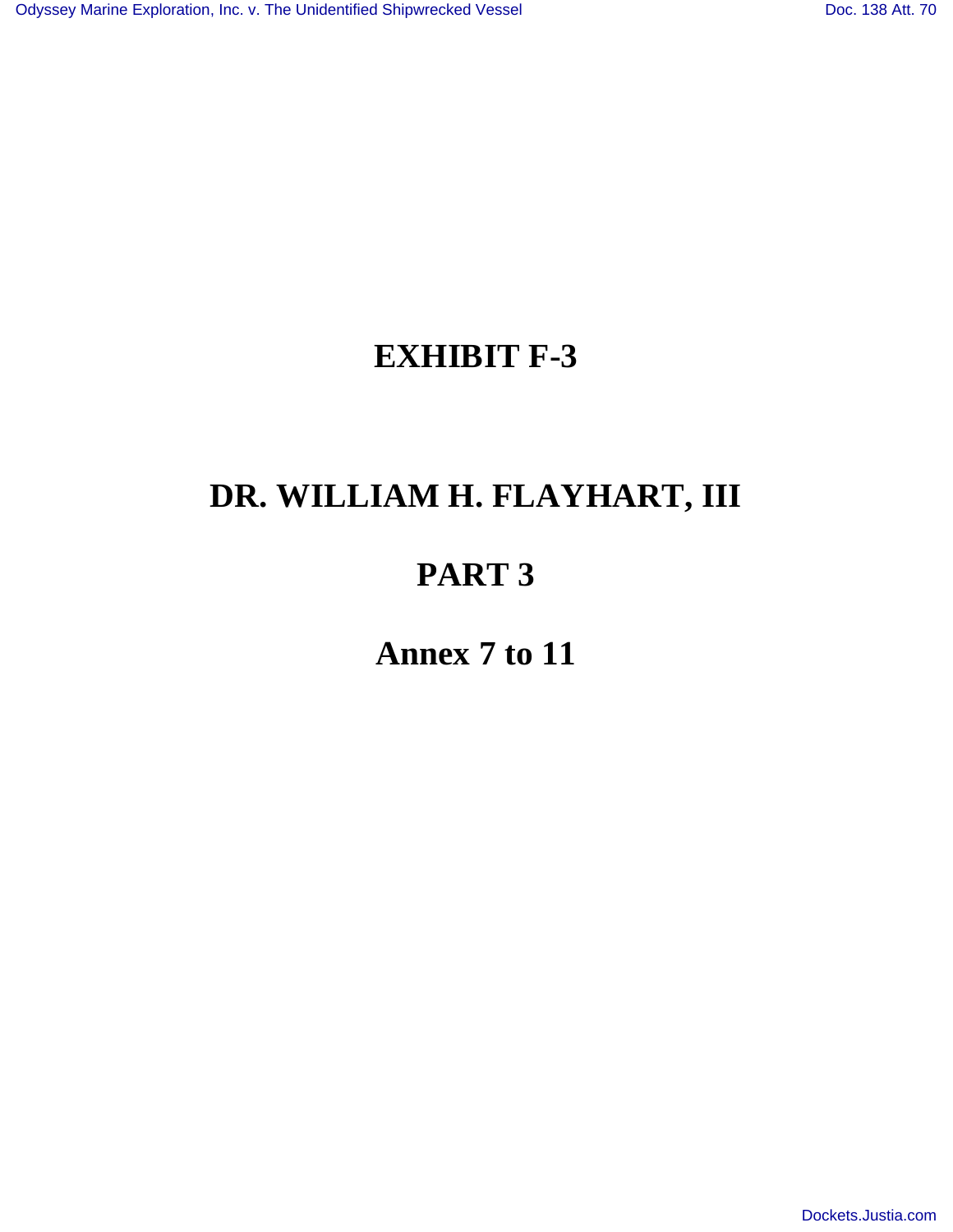# **ANNEX 7**

# **WILLIAM HENRY FLAYHART III**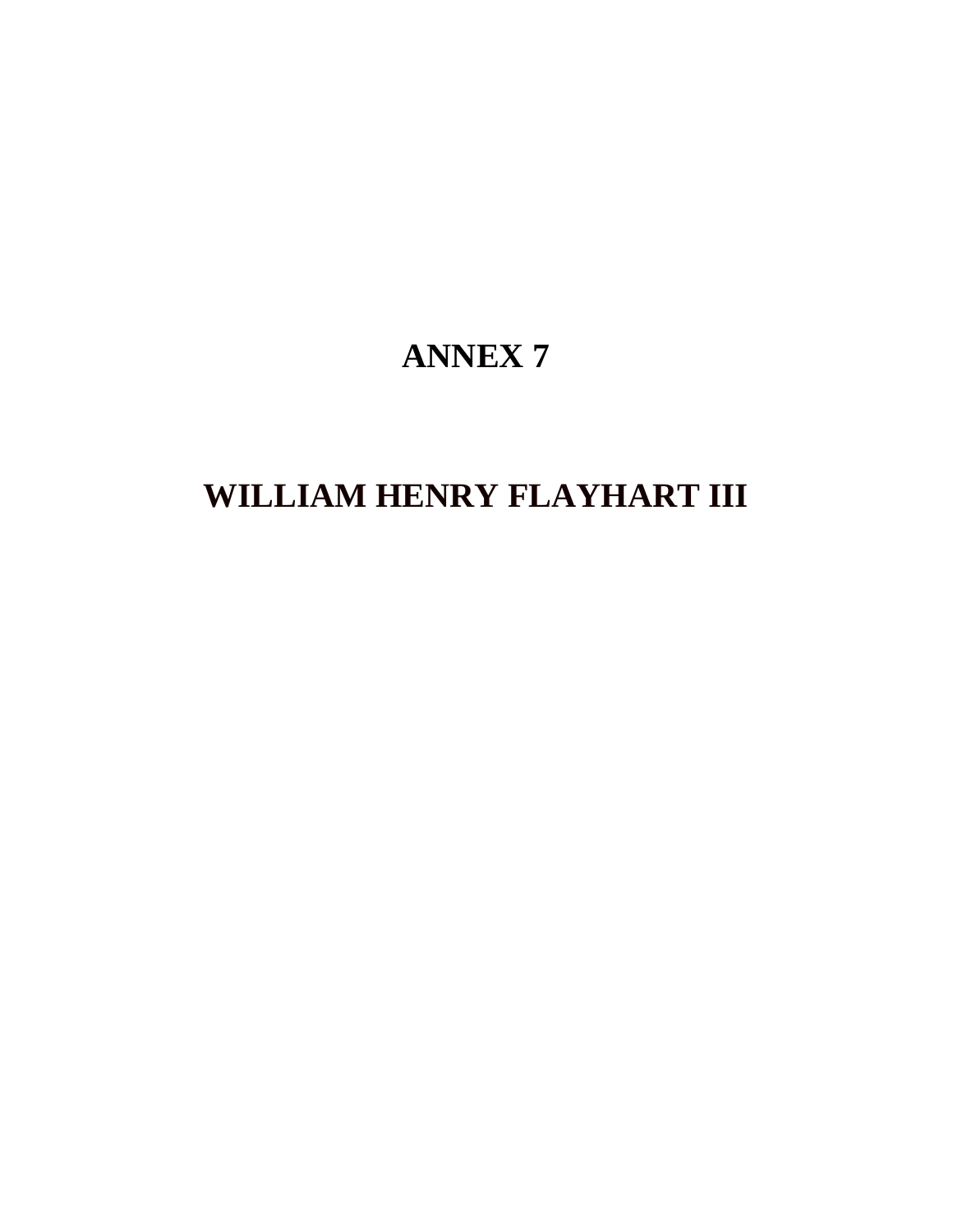# The Trafalgar Campaign (1804-1805)

### Documental Corpus Preserved in the Spanish Archives

Volume I

In Honor of the British, French, and

Spanish Sailors that Battled at Trafalgar

### Jose Ignacio Gonzalez-Aller Hierro



Minister of Defense

Spanish Navy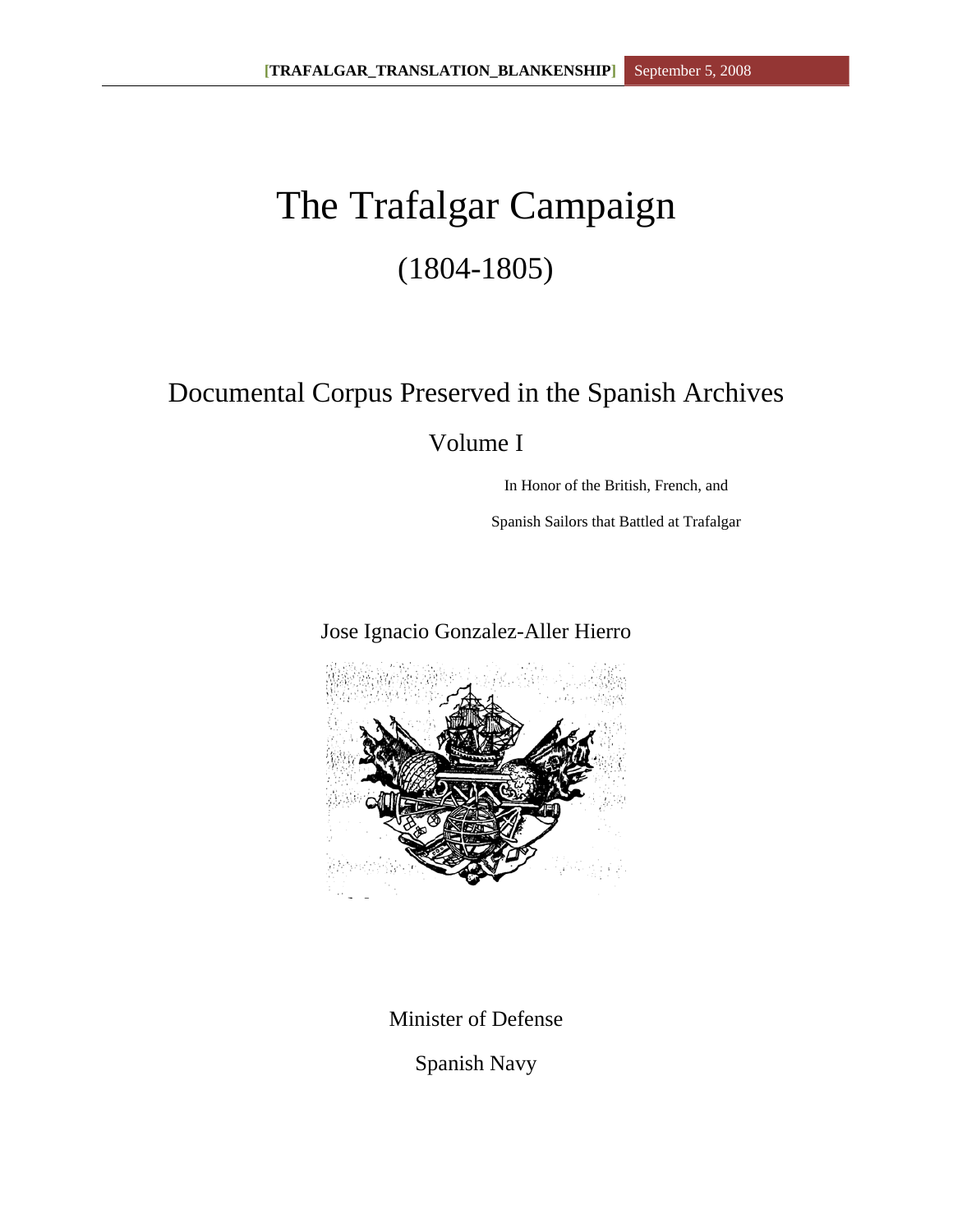#### **84**

### *London, December 10, 1804*

**OFFICIAL LETTER:** *Jose de Anduaga, Ambassador of Spain in London, to Pedro Cevallos. Meeting held with Prime Minister William Pitt to prevent war.* 

**CATALOG NUMBER:** *AHN, Estado, leg. 5458 ancient (original, signature); BRAH, Col. JPG, ms. 11/8303 (copy)* 

Number 160. My dearest sir: In a matter of four days, I have received the Viceroy's letters dated October 18, 20, 22, 23 and 26 and November 4, 7, 12 and 13, all of them via Lisbon. In those letters it is explained the letters from Don Julian de Araujo y Don Marcos de Navia, the first which arrived the day before last and the second one which will arrive tomorrow, after a long and painful trip.

Becoming aware of the content of all the letters, and having neutrality with this world power as a main point under critical circumstances, it seems convenient (especially after Lord Harrowby, was indisposed, after falling from a staircase) to have a private it meeting with Mr. Pitt…

#### **P. 246**

… I asked for the meeting the day before yesterday and, we had the meeting today; we just finished meeting and I'm sending the results to the Viceroy, in case it arrives on time so it can go in a neutral vessel that is supposed to leave to San Sebastian this afternoon.

My objective was to let Mr. Pitt know about what the Viceroy told me in his letter of November 7<sup>th</sup> about what happened with the frigates, *Medea, Clara, Mercedes* and *Fama*, about the rushed way in which the person in charge of the negotiations Mr. Feere, has broken them with Viceroy about the neutrality while requesting papers in order to leave, and explore at the same time the dispositions of this Ministry on that day. I have expressed to Mr. Pitt when the Viceroy warned me, and I have asked him if he knew when the British mail arrived in Madrid that left on October 21, with the papers that talked about what happened to those four frigates, although I had received letters from you dated November 13, it did not mention the letter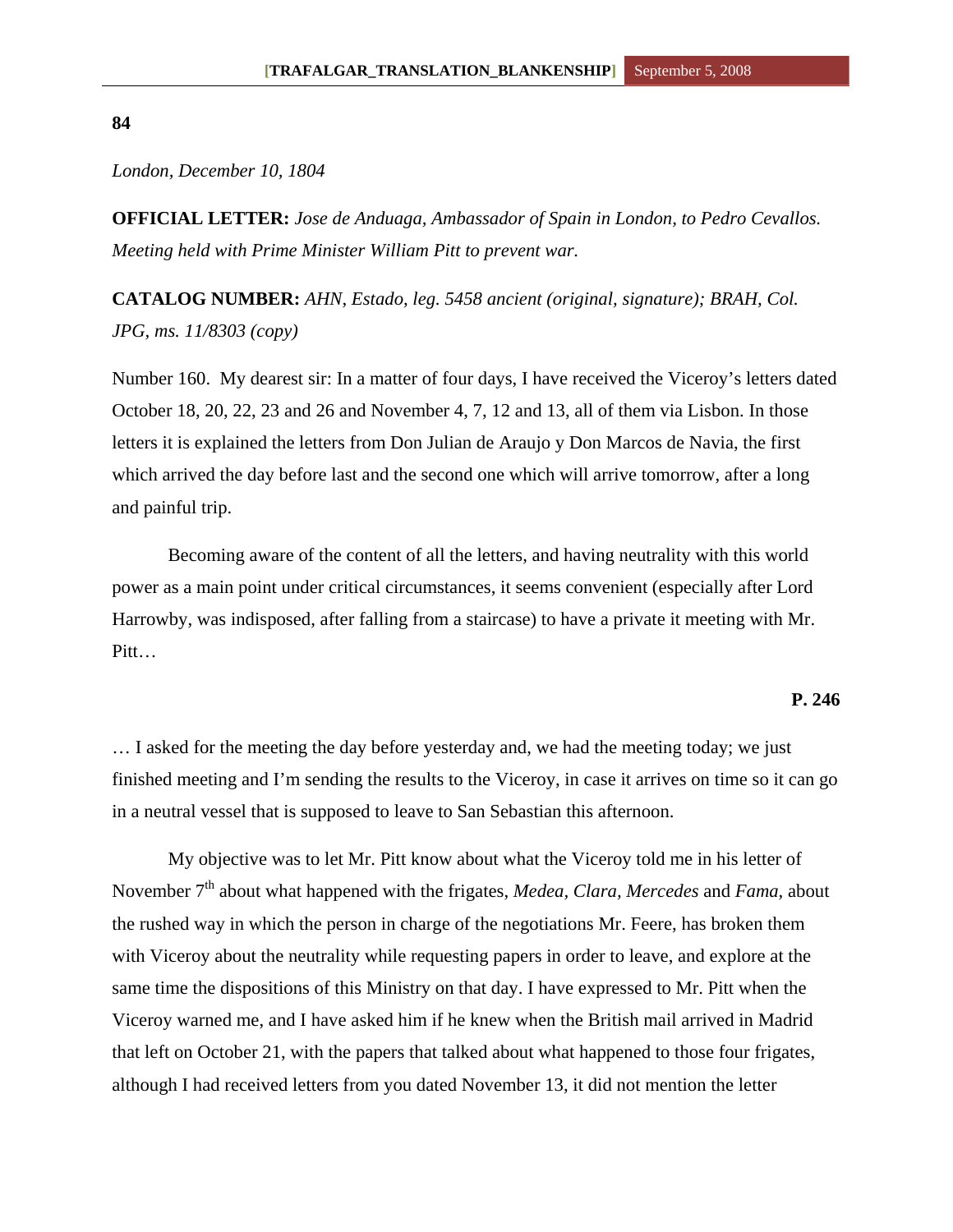although it said it had arrived on the  $9<sup>th</sup>$ , there were no letters from Mr. Frere after the  $8<sup>th</sup>$ , just as I didn't know of the departure of Mr. Frere from Madrid, but from a letter from the General Counsel Mr. Hunter, according to whom he had left on the  $14<sup>th</sup>$ .

I have started talking with Mr. Pitt about the negotiations we have continued with this Government about our neutral position, and how we have been sincere, frank and how we have acted since the moment France had asked us for the help. I have read the 3 papers that I gave to Lord Hawkesbury on August 29 and September  $1<sup>st</sup>$  of last year about the main principles under which Spain believes we could maintain neutrality, even though he says that according to him we could continue neutrality, he has said that the application that the Treaty of 1796 has left us with the increase of help, he cannot reprove that the prior Minister had not only recognized the Treaty only as defensive, while he wasn't sure that the help was limited. I have asked Lord Hawkesbury to give the reasons why those papers considered the treaty as defensive in case Spain acted as help, and in case I could not fulfill the objectives that they had, they could propose what the Ministry wanted to limit the help and I would communicate to my Court through mail so it can be done in agreement with France, what could at least be verified because we had the same reasons to respect as with England, and it should guarantee our neutrality, but without the British Ministry accessing those documents, it wasn't Spain's fault that they have not looked at the help in a way that it left no doubt. He replied that even if everything would have been fixed then, the Ministry would not have been able to agree in recognizing our neutrality, not communicating to Spain the terms that were agreed on with France for that to occur.

I have reminded him since the beginning and with an answer given to Mr. Frere on December 16<sup>th</sup> of last year, the Viceroy had declared that Spain had stipulated with France the equivalent of the help in cash, what had been repeated constantly; that the demand showed lack of trust towards Spain. In reference to the neutrality is concerned he had observed major scrupulosity and satisfied the wishes of the English Government that he wasn't sure that Spain had given the equivalent for the help nor he would trust the amount that was given for the imports, therefore, to demand this circumstance was to humiliated Spain, and therefore it should not shock that the Ministry continued to repeat the same declaration that was conformed with its dignity and was enough to calm it down. I was told that he surely did not believe that an act of confidence should humiliate Spain when it was about England attempting to secure itself, which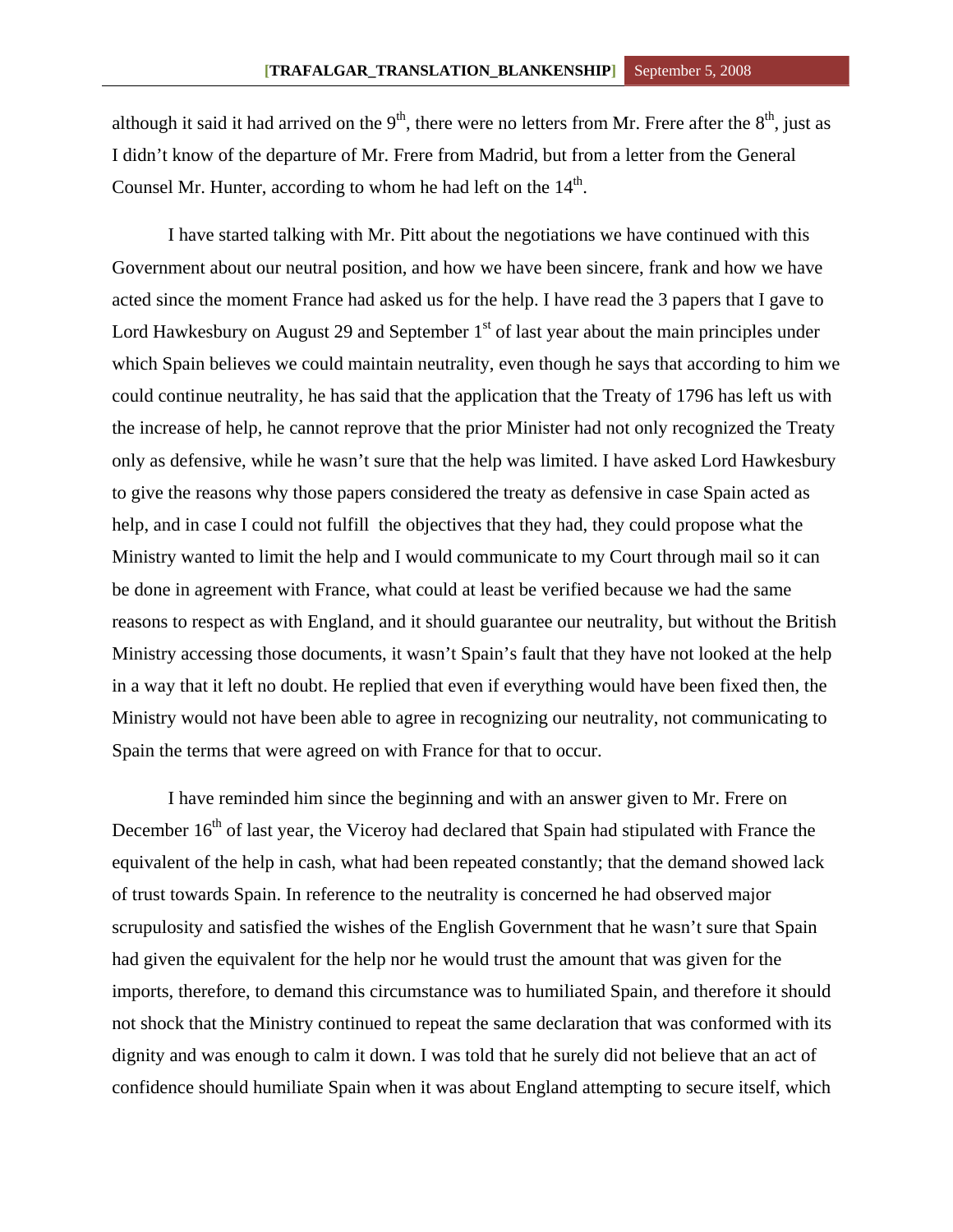was in danger if Spain supplied France with such exorbitant amounts, which was worse than supplying vessels since those could be attacked, but had been secret amounts of money they couldn't be cut nor minimized by England. That the Ministry had always wished that Spain had told them the truth about that point, but there was no way to figure that out, and although after the treaty with France there was a contract, the content of it was not revealed to Mr. Frere; which he had given this Ministry more and more suspicions about its declarations and it would harm England. Finally, Mr. Frere was made to understand that the benefits were temporary and until Spain could work in accordance with it views and interests.

Since the topic of the benefits is difficult to reconcile considering the inconsistencies on both sides that choose not to give way, I have tried to persuade Mr. Pitt by other means, that is, making him see that even if Spain had excessively helped France, it was impossible to pay it all because of the great delay of the Hacienda, with the great expenses because of the epidemic, the short supply of grains, etc. and that not having enough for itself, they had less for France; that this Ministry should know that if there was an excess it couldn't have been involuntary, and that England would do a huge injustice by punishing Spain for something that it couldn't remedy, that instead of oppressing it should help it to …

### **P. 247**

… support itself, since France would gain plenty from the decline of Spain, and if today France prevails, it would be later also; and that England would miss what they had proclaimed on the declaration of His Majesty of England when they recalled their Ambassador from Paris last year, on which occasion and after had said that it was his intention to get the independence of any State that was under the ruler of France. Finally I had said that Spain by itself and by the way it had conducted itself with England should be treated well, and had the right to be treated well for the great benefits it was trying to get to England with its lawful and clandestine commerce, and even with the inclination that its inhabitants had towards this commerce, inclination that will drown if we declare war against each other, and that would become a constant and sincere support for the French and a promptness to be on a common cause against England. I also let him know of the misunderstanding of the use of millions that arrive here from the Americas, letting him know that out of the four detained frigates, only one was for the King, that the others were private, and even though is a million, it has already spent, just like it can be verified in